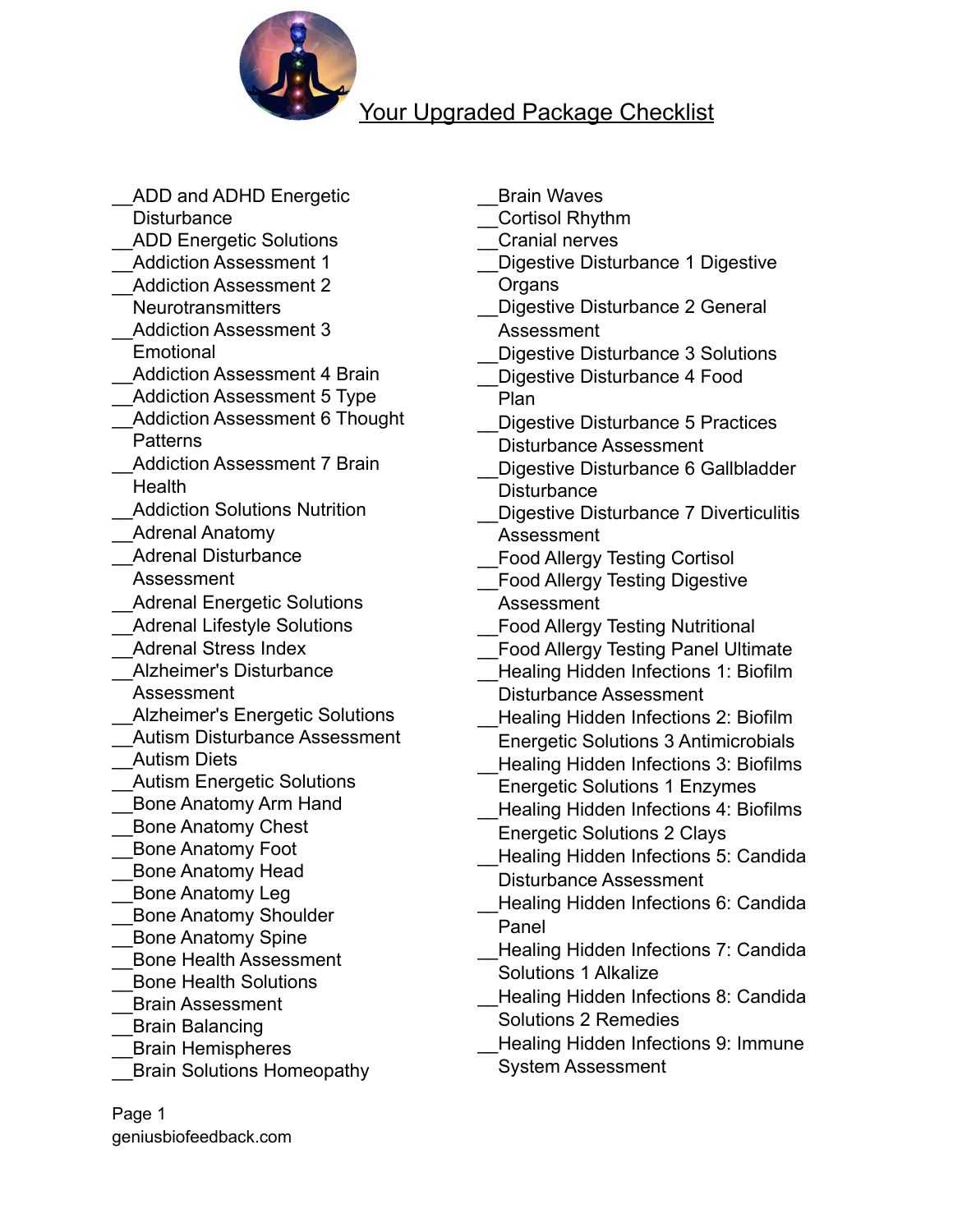

## Your Upgraded Package Checklist

- Healing Hidden Infections 10: Immune System Solutions
- \_\_Healing Hidden Infections 11: Infection Assessment
- Healing Hidden Infections 12: Infection Solutions
- Healing Hidden Infections 13: Parasite Assessment
- Healing Hidden Infections 14: Parasite Solutions
- Heart Anatomy
- \_\_Heart Health 1 Assessment Heart Health 2 Frequencies
- Affirmations
- \_\_Heart Health 3 Frequencies **Metaphysical**
- Heart Health 4 Frequencies Physical
- \_\_Heart Health 5 Solutions
- \_\_Heart Health 6 Essential Oils
- \_\_Heart Health Cholesterol Assessment
- Heart Health Cholesterol Solutions \_\_Hormone Conditions
- \_\_Hormone Disturbance Assessment
- \_\_Hormone Disturbance Solution
- Hormones Women's Reproductive System
- \_\_Joints Names of Joints
- \_\_Joints Types and Actions
- \_\_Ligaments Foot
- Ligaments Knee Hip Pelvis
- \_\_Ligaments Shoulder Arm Hand
- Mitochondrial Rejuvenation 1 Anatomy
	- Mitochondrial Rejuvenation 2 Assessment
- Mitochondrial Rejuvenation 3 Remedies
- Mitochondrial Rejuvenation 4 **Energetic** \_\_Muscles Abdomen \_\_Muscles Back and Neck \_\_Muscles Chest \_\_Muscles Facial \_\_Muscles General \_\_Muscles Head \_\_Muscles Hip Leg Thigh Foot Muscles Pelvic \_\_Muscles Shoulder Arms Hand
- Nerve Tonifying (Assessment)
- \_\_Parkinsons Assessment
- \_\_Parkinsons Solutions
- Sexual Vitality
- \_\_Sleep Adrenal Assessment
- Sleep Solutions
- \_\_Weight Release 1 Core Elements
- \_\_Weight Release 2 Assessment
- \_\_Weight Release 3 Systems
- Weight Release 4 Affirmations
- \_\_Weight Release 5 Emotions
- \_\_Weight Release 6 Solutions
- \_\_Weight Release 7 Brown Fat
- \_\_Weight Release 8 Vitamins
- \_\_Weight Release 9 Minerals
- \_\_Weight Release 10 Amino Acids
- \_\_Weight Release 11 Essential Oils
- Weight Release 12 Food Plans
- \_\_Weight Release 13 Practices
- Weight Release 14 Superfoods
- Weight Release 15 Fatty Acid **Metabolism**
- \_\_Vessel Assessment 1 Major Arteries
- \_\_Vessel Assessment 2 Head and Neck **Arteries**
- \_\_Vessel Assessment 3 Torso and Chest
- \_\_Vessel Assessment 4 Abdomen and Pelvis